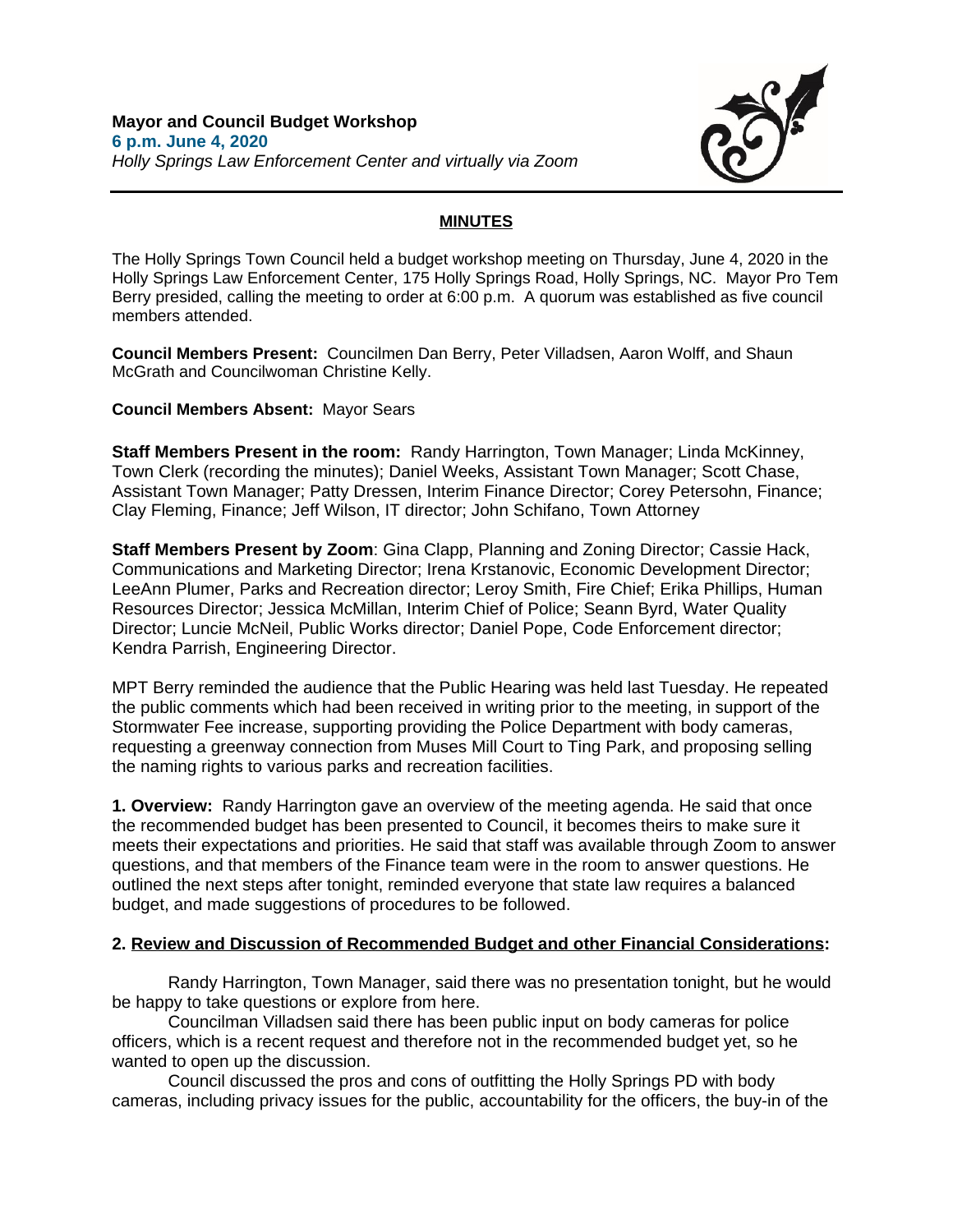officers, the need for record retention policies and IT support, and how the cameras would affect residents during sensitive calls. They heard from Captain Patterson and Interim Chief McMillan that the HSPD had been investigating the use of body-worn cameras and knew that they were moving in that direction, but had not asked for them in the budget because they were trying to be good stewards of taxpayer funds. The estimated cost per year to outfit the department was from \$100,000 to \$200,000 depending on the equipment and service they went with. Consensus was that if the HSPD started the program that all officers should wear the cameras. There was discussion about how to ensure that this was a priority, and that the community is made aware that it is a priority. Council emphasized that there is not a known problem with the HSPD, the use-of-force numbers were very low and the department has in general a good relationship with the community. But the body cameras are one part of a program to ensure that the department is accountable to the community.

Randy Harrington, Town Manager, said that if Council wanted to move forward there are perhaps 3 approaches they could take:

1. Identify some cuts in the budget and replace that with funding for this

2. Increase property tax by .25 cents to fund \$100k

3. No funding this budget year, but give a policy direction to staff to move forward with planning, policy, etc. If that is the approach, there is \$20,000 of unallocated funds in the budget that could be tagged for preliminary research to get started.

Captain Patterson said that the Department would not need \$20,000 to get started because vendors who know a department is seriously considering them will give equipment for testing and training at no charge.

Council set a twelve-month timeline for the police department to research and draft policies for best-practice use of body cameras, research the technology, and begin training. They set a six month check-in with the department for the December 2020 or January 2021 workshop meeting. The plan includes budgeting for the implementation in the FY2021-22 budget.

Mayor Pro Tem Berry asked if there were any other budget concerns Council wanted to address.

Councilwoman Kelly asked about the goals for the investment that the Chamber is getting and how it helps them move forward. Randy Harrington, Town Manager said the Town's total investment is \$30,000; \$10,000 for Chamber Champions sponsorship level, and \$20,000 for government support type programs such as legislative breakfasts, economic forecasts, candidate forums, and those type of programs.

Councilman Wolff said that during the grants committee meeting the potential of increasing the amount available for grants was discussed. Did that happen? Mr. Harrington said that line item was kept at \$15,000. But \$20,000 of unallocated funds was set aside that the Council could use for other projects. Councilman Wolff said funding has kept steady for many years, but operating expenses are going up for everyone. If there is an appetite, he would like to see it increased, perhaps an additional \$10,000. MPT Berry said he would support that. When Council looked at the grant policies a year ago, that was one of the things that was discussed. The Town is on the lower end of what neighboring jurisdictions budget for this. He said he thought increasing it by \$10,000 would be a good idea. Councilwoman Kelly and Councilman McGrath were both in agreement with that.

Councilman Wolff asked if, due to the revenue neutral tax rate, if the Town was not funding things that need to be funded. He said that there was an opportunity with the motor vehicle fee which is \$10, and is below all the neighboring jurisdictions. The average in Wake County is \$30.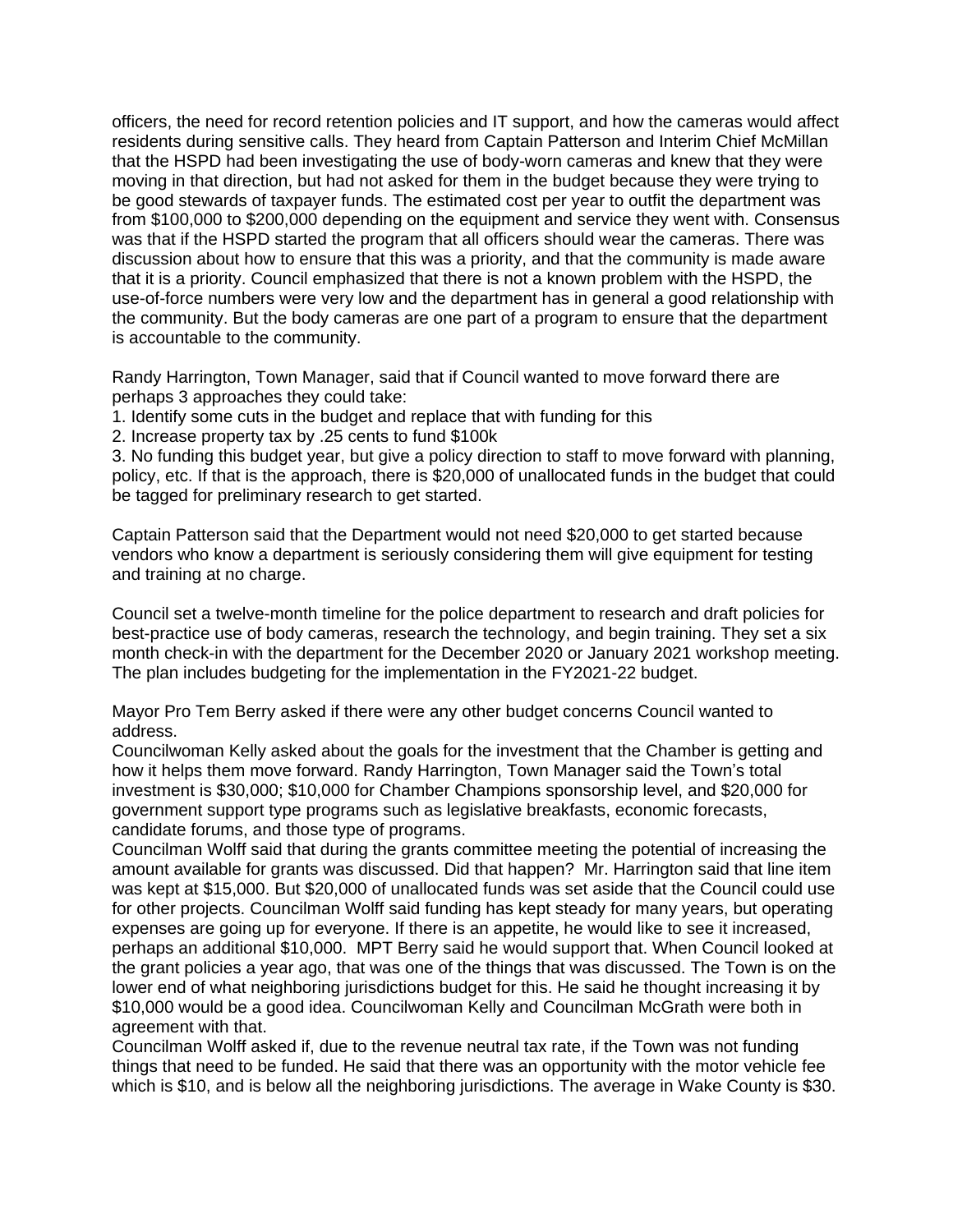Is there any appetite to increasing that fee and dedicating the money to transportation projects in town? DOT is having money issues and won't give out grants as before.

Council discussed the current transportation needs, and what funds could be used for if the fee was increased. By statute the first \$5.00 can go to anything, but anything above \$5 must go to streets, roads, or, if we had one, a public transportation system. There was discussion about keeping Holly Springs' fees in line with neighboring jurisdictions so that the Town does not fall behind and necessitate a larger jump in future years. Mr. Harrington pointed out that the transportation challenges the Town has are real and significant and we are not ideally positioned to meet all those needs. Further, next year's budget is shaping up to be heavy on the Public Safety side. Some of the career ladder things you heard about on the police side; on the fire side, the new ladder truck will require 12 new personnel; you can see where next year is headed. This will put pressure on other sides of the budget. It was discussed that money from this fee could be used for crosswalks and sidewalks, and to pay for road improvements that are not fully funded by developers as funds from NCDOT decrease due to the current economic situation. It was discussed that the number one resident concern is funding transportation and crosswalks.

**Action:** Motion to increase the vehicle registration fee from \$10 to \$25. **Motion by:** Wolff **2nd by:** Villadsen Vote: Aye: Villadsen, Wolff, Kelly Nay: McGrath, Berry *The motion carried.*

Councilman McGrath asked if there were any areas where the Town risked not meeting residents' expectations of service, because of decisions to not put something in the budget. Mr. Harrington said he felt comfortable that our Police and Fire Departments are well equipped. We are not at risk of not being able to respond. But the Town is stretched. Discussion was had about the ability to respond to something unpredicted, and Mr. Harrington reminded Council that the Fund Balance could be used as a rainy day fund.

Questions were asked about specific projects identified for stormwater management. Assistant Town Manager, Scott Chase said that there was a critical priority list based on resident complaints. Mr. Harrington said that \$125,000 was appropriated for maintenance or repair projects. Once the new fee has been in effect for a full year, the number will increase in future budgets.

Councilman Wolff commended the staff for putting together this budget, especially in light of the current circumstances with things shifting from day to day. He said that this was a responsible budget that does what we need to do in a time of uncertainty. He also thanked his colleagues for asking the hard questions. Next year will be interesting because we will have catching up to do but maybe less uncertainty.

Mr. Harrington said that with Stage 2 of the Governors reopening process, restaurants can operate at a 50% capacity. The DHHS has given guidelines as to what that means. We have a fee in the current budget, a \$75 temporary use permit for outdoor seating. He said it was his recommendation that the Town waive that fee during the time that restaurants are at this 50% level. They still need to contact the Town to make sure things are set up correctly, but it seems like adding insult to injury to assess the fee. Consensus of Council was to waive the fee during the phase of reopening that keeps restaurants at 50% capacity.